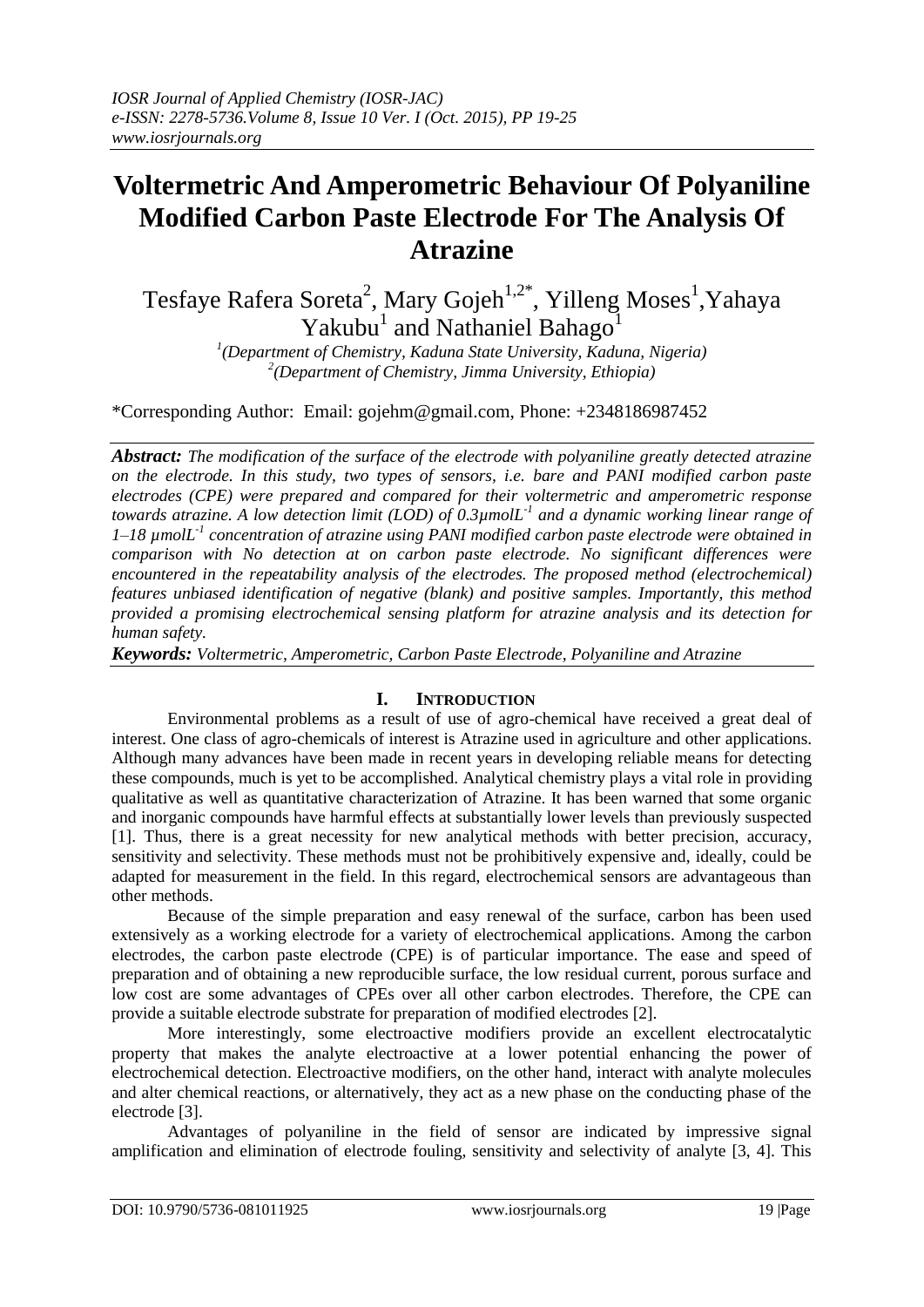accounts for the large surface area for the analysis of Atrazine [3, 6] as such, developed a sensor for the analysis of atrazine based on polyaniline and gold particles modified carbon paste electrode.

Due to the drawback of carbon paste electrode in the electro analysis of atrazine, a sensitive electrochemical sensor to determine the level of atrazine in samples was developed by means of electrochemical deposition of polyaniline on the surface of carbon paste electrode.

## **II. EXPERIMENTAL**

## *2.1 Material*

Ammonium persulfate  $(NH_4)_{3}S_2O_6$ , 98% Sigma Aldrich), hydrochloric acid (HCl, 35%, Alpha), sulfuric acid (H<sub>2</sub>SO<sub>4</sub>, 98%, Fisher chemicals), ammonium hydroxide (NH<sub>4</sub>OH, 35%, PSPark), cyclohexane (99%, Fisher Chemicals), acetone (CH<sub>3</sub>)<sub>3</sub>CO, 100%, Whitehouse Runcorn), ethyl actate  $C_4H_8O_2$  (99%, Sigma Aldrich), potassium nitrite (KNO<sub>3</sub>, 99%, Qualikems), aniline (C<sub>6</sub>H<sub>5</sub>NH<sub>2</sub>, 100%, Sigma Aldrich) and atrazine  $(C_8H_{14}CIN_5, 95\%,$  Sigma Aldrich) were used as received without any other treatment. Aqueous solutions were prepared with deionized water. In this study, the chemicals were used as received without further purification.

For the preparation of the carbon paste electrode, graphite powder (100%, Sigma Aldrich) was mixed with Mineral oil (paraffin, 95%, Finkem) and the paste filled into the tip of plastic syringe (2.3 mm internal diameter, Shan Chuan) and connected with copper wire (99.9%, Finkem).

## *2.2 Preparation of bare carbon paste electrode*

Bare carbon paste electrode will be prepared by mixing (800 mg) graphite powder with (100 μL) of paraffin oil and thoroughly hand mixed in a mortar and pestle. The paste was packed into electrode assemblies made from 3mL plastic syringe of 2.4mm outer diameter using spatula and smoothened on a glass slide surface. Electrical contact will be made with a copper wire through the syringe [5].

## *2.3 Electrodeposition of Polyaniline*

Electropolymerisation was carried out by mixing 2.5 ml of 0.25 M of ammonium persulfate aqueous solution with 2.5 ml of 1M aniline hydrochloride in a vial. Cyclic voltermmetry at potential between -0.2 and 1.0 V, on carbon paste electrode vs. Ag/AgCl electrode at a scan rate of 50 mV in 5 cycles was carried out, taking several successive scans [8]

## *2.4 Electrode modification strategy*

A polyaniline film prepared on carbon paste electrode was employed as substrate for the detection of atrazine (analyte) as show in figure 1.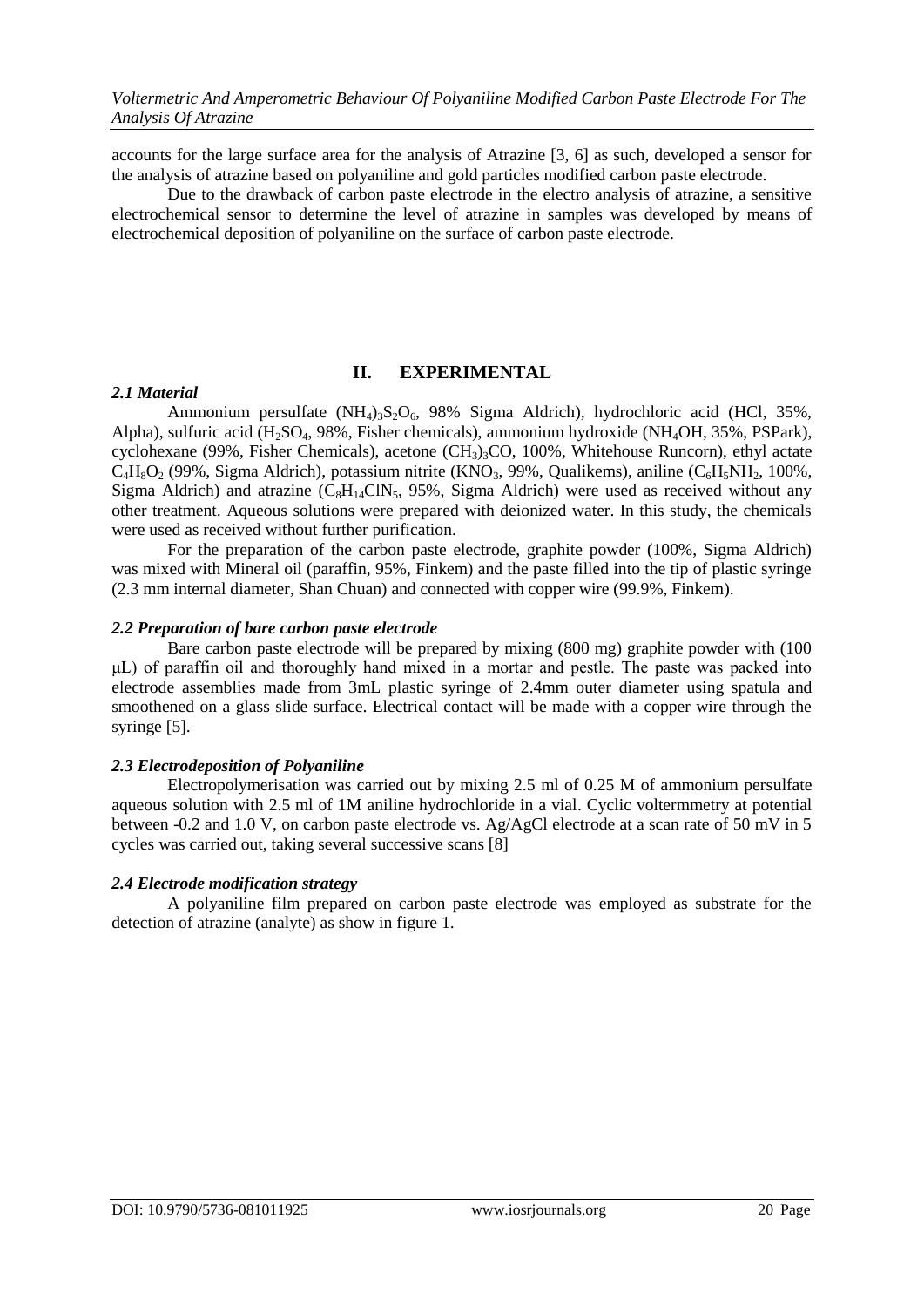

**Figure.1:** The schematic presentation of the sequential electrodepositing/protection of Polyaniline on Carbon paste electrode.

## *2.5 Electrochemical Measurements*

The Epsilon (BASI) was used to carry out all electrochemical measurements. A conventional three-electrode setup was used with the CPE electrode as the working electrode and a platinum wire as a counter electrode ((1 mm) mw 4130, an Ag/AgCl (Thermo Scientific Orion Model Number: 900011) served as a reference electrode. All potentials were reported with respect to this reference electrode. All gold depositions were performed from solutions containing 10  $\mu$ L of KAuCl<sub>4</sub>.3H<sub>2</sub>O in  $0.5$  m/L  $H_2SO_4$ .

## **III. RESULTS AND DISCUSSION**

## *3.1 Electrodeposition of PANI at CPE*

Electrodeposition of polyaniline on the surface of CPE was carried out by running cyclic voltammetry in an acidic medium containing monomers. Aniline electro-polymerization started from 0.6 V in the first cycle. Successive cycles indicated the growth of polyaniline film as evidenced by the increase in the redox currents. The first redox processes located at 0. 4V and 0.1 V in the positive and negative scans respectively as shown on fig 2, corresponded to electron transfer from/to the electrodeposited polyaniline film. In order to compensate the charge of polyaniline film, anion transport from/to the electrolyte solution, i.e., anion doping and de-doping, occurred according to the literature [9].



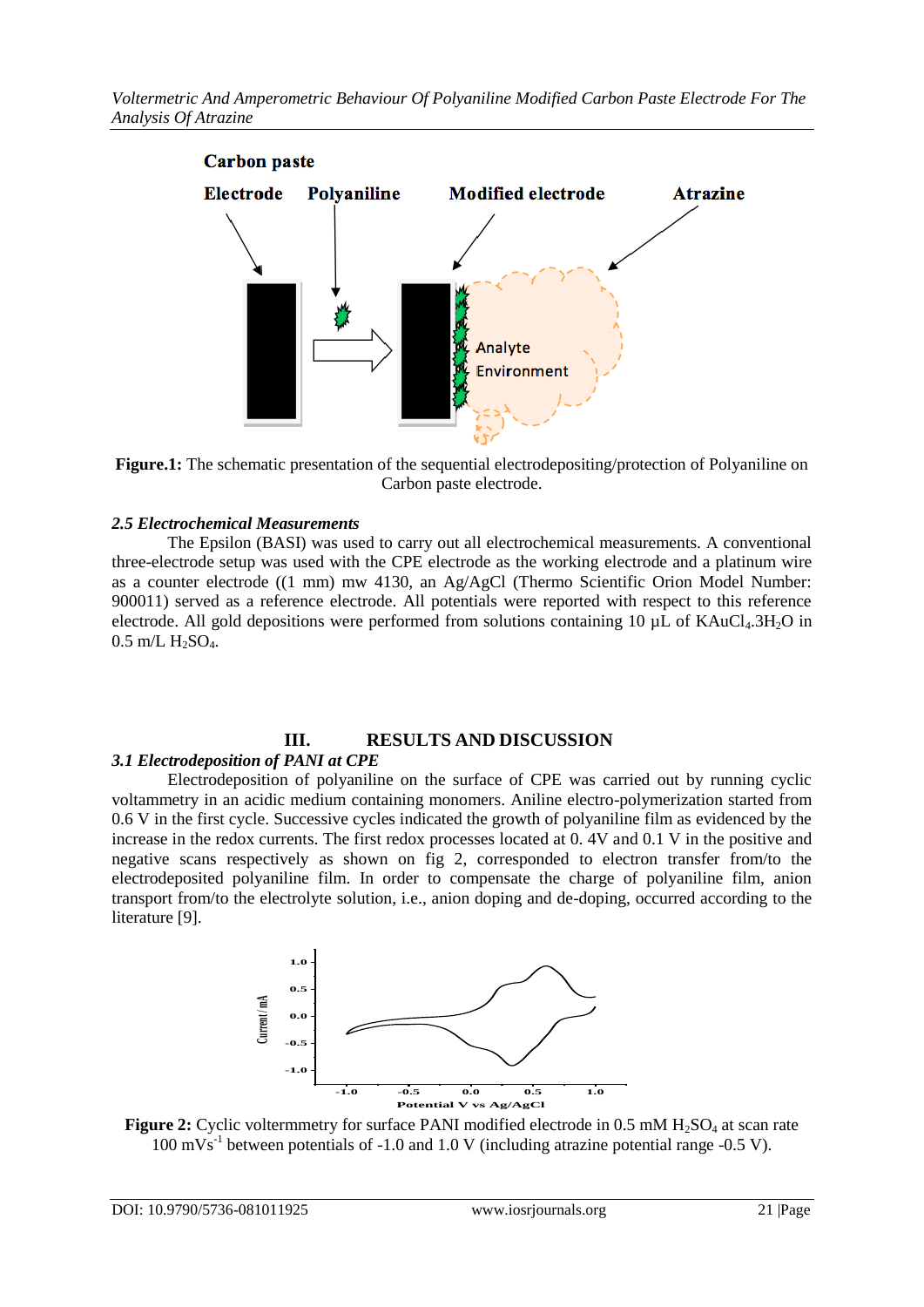*Voltermetric And Amperometric Behaviour Of Polyaniline Modified Carbon Paste Electrode For The Analysis Of Atrazine*

The following redox process, at 0.4 V, was due to polymer decomposition. Finally, the last process located at more positive potential (approximately at 0.9 V) was related with two steps: the first is the electron transfer that could be attributed to the oxidation of the PANI film and the second, is due to the monomer oxidation [8, 9]. Therefore, the number of deposition cycles on polymerization of aniline makes greater impact on deposition of the fibers. The CV polymerization was repeated in 5 cycles to obtain the best-coated surface to carry out the task. Cycles 2 (Fig: 3 and 4) shows higher current response but the coating appears thin which was worn out due to the catalytic reaction with organic compounds dissolved in solution leaving almost a bare electrode.



**Figure 3:** Cyclic Voltammogram of number of cycles of 1-6 cycles of aniline polymerization in 0.12 mM atrazine in acetate buffer (pH 3) supporting electrolyte at a scan rate  $100 \text{ mVs}^{-1}$ 

The next cycle was cycles 4 and 5 which are of moderate coating so cycles 5 was used for the deposition of PANI at CPE for atrazine analysis because it appeared thicker than 4 cycles even though they are of same response. The surface PANI modified CPE further run in  $0.5 \text{ mM } H_2\text{SO}_4$  including the potential range of atrazine confirming the reduction peak of PANI and interferes on the potential range of atrazine. No effect around the possible potential range of atrazine at -0.5 V, which is in accordance with [10].



**Figure 4:** Effect of number of cycles of 1-6 cycles of aniline polymerization in 0.12 mM atrazine in acetate buffer (pH 3) supporting electrolyte at a scan rate 100 mVs-1

## *3.2 Effect of pH at PANI and Au/ PANI modified CPEs*

The effect of the pH of supporting electrolyte on the electrode response was tested in the range of 3.0 to 4.0 at PANI (Fig 5 and 6). The CV response of the PANI modified CPE increased reaching pH 3.3. The current response was found to be higher at pH 3.3. The optimum pH in this work is close to other reported pH values in literatures [10, 11].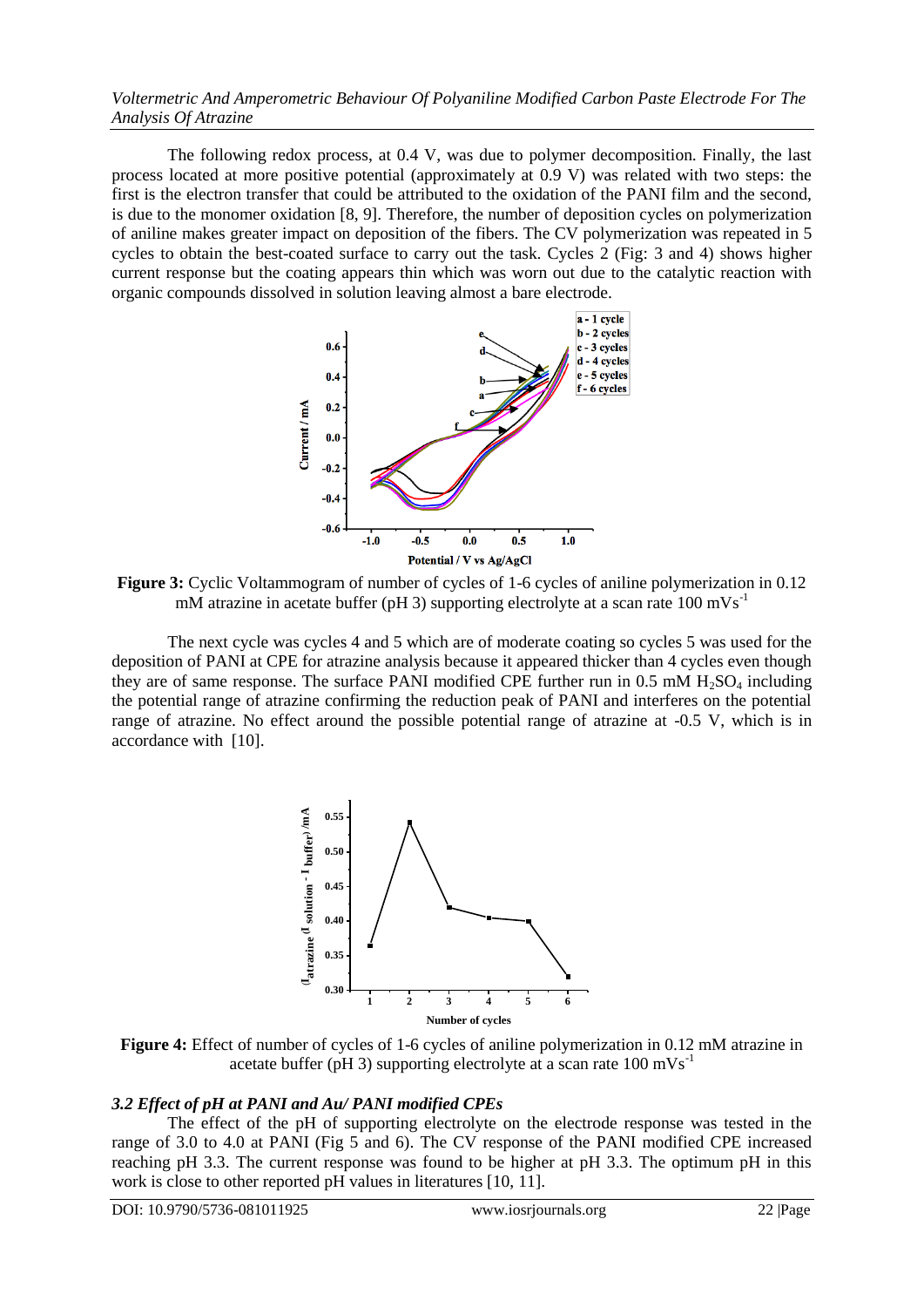

**Figure 5:** Cyclic voltammogram of pH on PANI modified CPE of 0.12 mM atrazine in 0.2 mM acetate buffer with different pH value at  $3.0 - 4.0$  ran at scan rate of  $100 \text{ mVs}^{-1}$ 



**Figure 6:** Effect of pH on PANI modified CPE of 0.12 mM atrazine in 0.2 mM acetate buffer with different pH value at  $3.0 - 4.0$  ran at scan rate of  $100 \text{ mVs}^{-1}$ 

## *3.3 Detection of atrazine under optimized conditions*

#### *3.4 Detection of atrazine using PANI and Au/PANI modified CPEs by Cyclic Voltammetry*

The cyclic voltammogram of atrazine at PANI modified CPE shows a reduction peak at around -0.5 V. The voltammogram show the response of atrazine at PANI (Fig 7) modified CPEs to addition of atrazine ranging from 0 (blank)



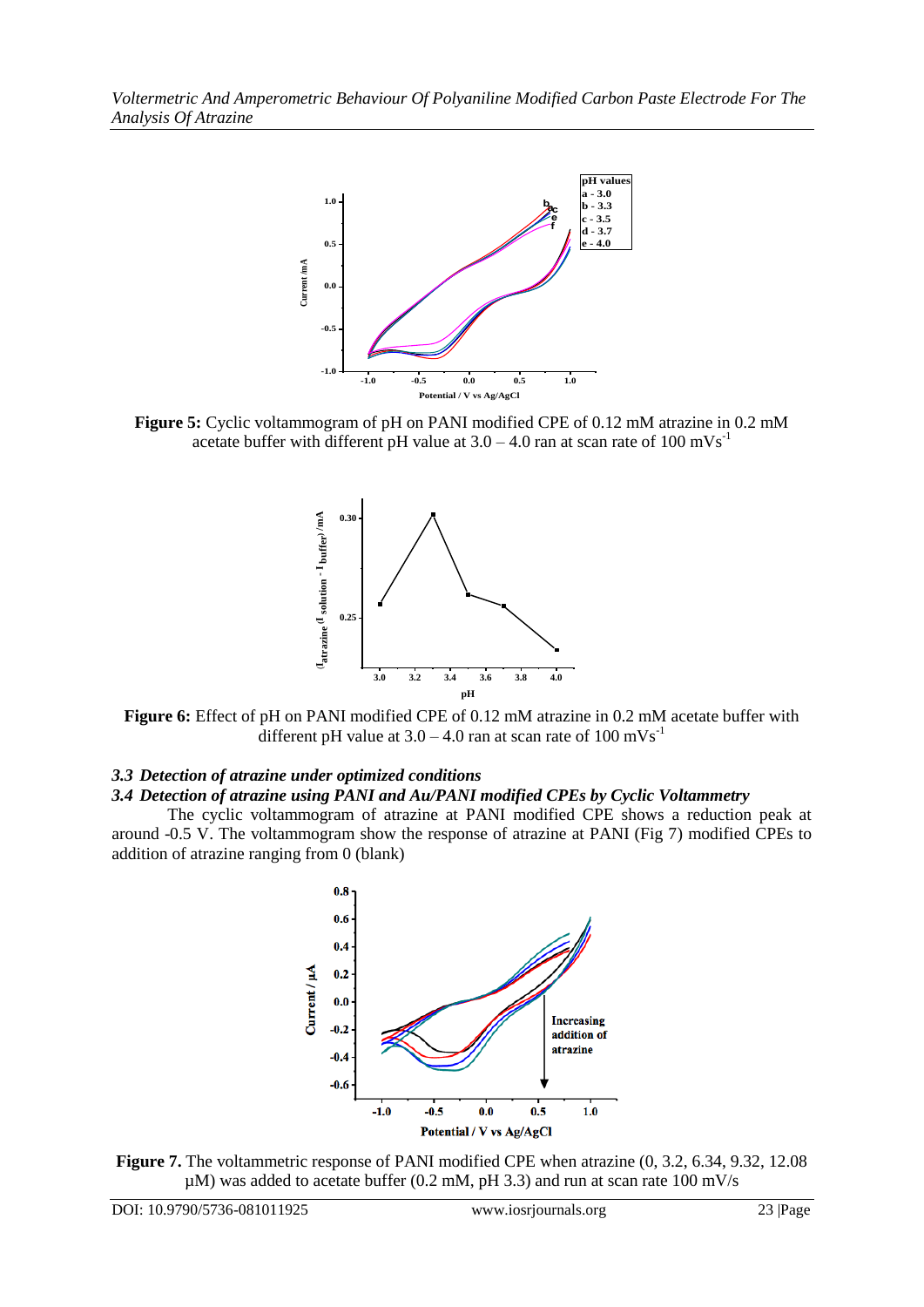*Voltermetric And Amperometric Behaviour Of Polyaniline Modified Carbon Paste Electrode For The Analysis Of Atrazine*

## *3.5 Amperometry Study of Atrazine at PANI and Au/PANI modified CPE*

Since amperometry under stirred condition is much more sensitive than cyclic voltammetry and it is important for developed electrodes, this method was employed for determination of atrazine even at much lower concentrations. Fig 5 shows the current-time response of the modified CPE with successive injection of atrazine at an applied potential of -0.8 V vs Ag/AgCl. As shown in fig 8, the current-time response of the PANI modified CPE for successive additions of atrazine increases stepwise with each additions of atrazine.



**Figure 8:** A- current –time response and Calibration curve of successive additions of atrazine at PANI modified CPE in 0.2 mM of acetate buffer at pH 3.3 with a LOD of 0.3  $\mu$ M (3 $\delta$ )

## *3.6 Real samples analysis at PANI CPE*

To investigate the possible application of the electrochemical modified sensor for real sample, 5ml of the atrazine extracted from the sediment sample from atrazine used environment was analysed with UV – Vis spectroscopy and the proposed method. The concentration found with the proposed method is  $0.03 \pm 0.67$  µM which were in accordance with the value 0.09 mM found with UV - Vis spectroscopy method Therefore, the proposed modified electrode is accepted and could be applied for less concentrated samples.

## *3.8 Electrodes Repeatability*

The repeatability of the electrochemical modification of the three used electrodes (Bare and PANI modified electrodes) was evaluated by using several modified electrodes toward the detection of 0.12 mM atrazine for 5 times on different days (Fig 6). The experimental result was found to be 3.2±1.28. No significant differences at the 95% confidence level were encountered. Thus, the reproducibility of the three electrodes was acceptable

| $\sqrt{N}$ | Electrode                                 | Detection limit $(\mu M)$ | Ref.       |
|------------|-------------------------------------------|---------------------------|------------|
|            | Nano chemical receptor electrode          | 0.8                       |            |
|            | Amperometric separation-free immunosensor | ) 13                      |            |
|            | Multiwalled carbon nanotubes              |                           |            |
|            | <b>PANI</b> modified CPE                  |                           | This work. |

**Table 1:** Comparison of different modified electrodes for atrazine determination